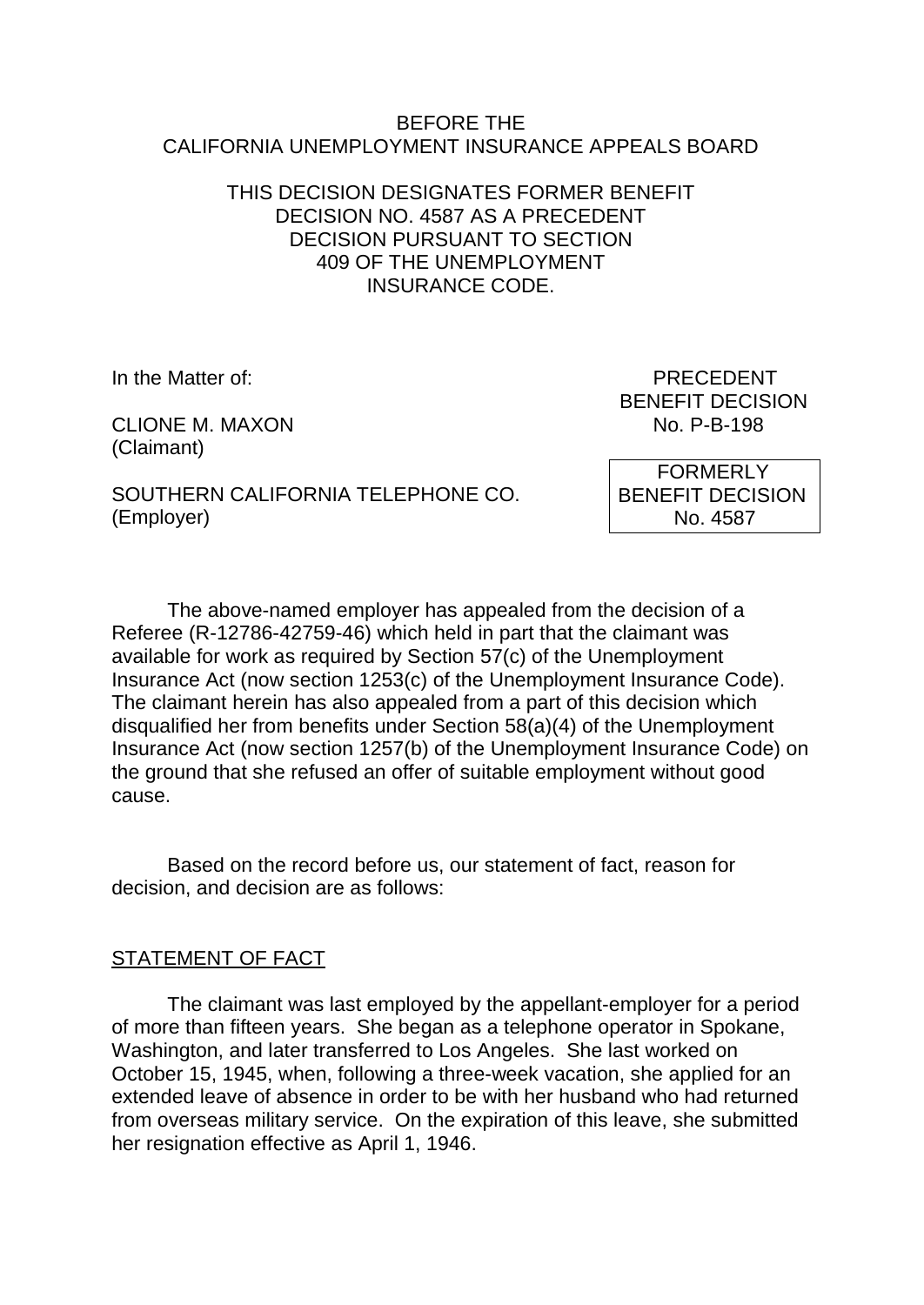At the time of her termination she was employed in the plant department as an assignment clerk, working on the day shift, eight hours per day, six days per week, at a wage of \$39.00 per week, plus overtime for hours in excess of forty per week. Prior to 1930, the claimant had worked for short periods as a typist, cashier, and comptometer operator.

On April 12, 1946, the claimant registered for work as a typist and filed a claim for benefits in the Glendale office of the Department of Employment. Upon receiving notice that a claim had been filed, the employer herein protested, stating that the claimant had failed to apply for reemployment when offered. The Department thereupon issued a determination which disqualified the claimant from benefits for a five-week period from April 11, 1946, through May 23, 1946, on the ground that on April 19, 1946, she had refused an offer of suitable employment without good cause within the meaning of Section 58(a)(4) of the Unemployment Insurance Act. No appeal was filed from this determination. Prior to the expiration of this disqualification, the employer again offered to rehire the claimant, and the Department on May 31, 1946, issued a second determination which held that the claimant had good cause for failing to apply for suitable employment offered on May 17, 1946. From such determination the employer appealed. A Referee held that the claimant had successfully refused offers of suitable employment without good cause within the meaning of Section 58(a)(4), and was therefore subject to the extended disqualification of eight weeks as provided in Section 58(b) of the Act.

By letter dated May 14, 1946, the employer offered to rehire the claimant as a clerk in the plant department. The hours were to be from 8:30 a.m. to 5:00 p.m. at a base wage of thirty-nine dollars for forty hours. The employer representative testified that this was the same position as the one offered the claimant on April 9, 1946, and was similar to the position she had previously held with the company. In refusing this second offer, the claimant wrote on May 25, 1946:

"I am unable to accept your offer of employment for the following reasons - the same reason I have given to the Employment Department of California. My husband does not want me to return."

The claimant testified that her husband did not wish her to return to this particular employer because of the improvement in her health since she quit work. She was employed on a service order desk which she was supposed to handle alone, but the orders often accumulated so rapidly that some of her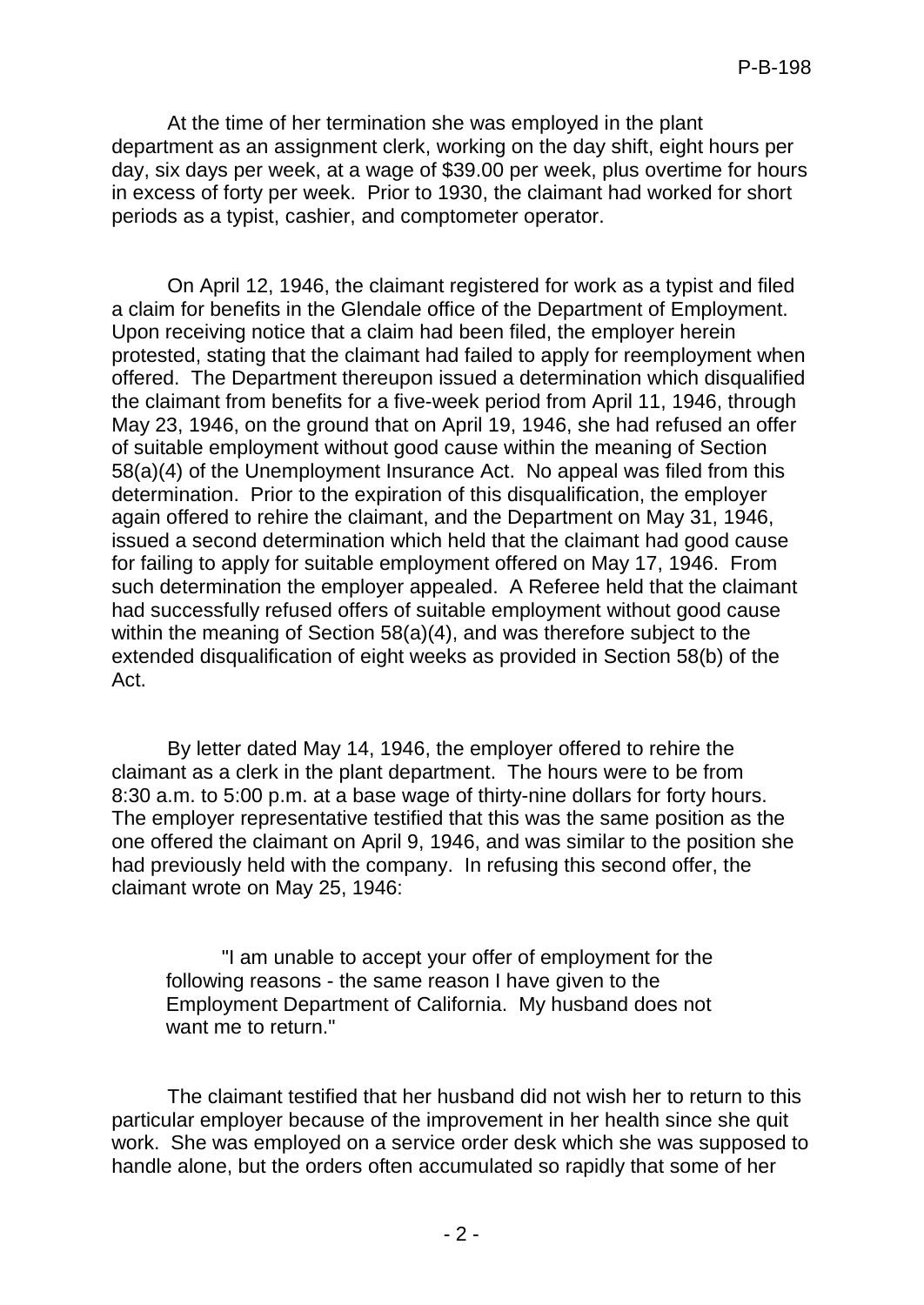work had to be done by other employees, a circumstance which distressed the claimant and made her nervous. She concedes that her termination was not for health reasons, nor has she at any time been under a physician's care.

According to the testimony of the employer representative, the claimant terminated her employment solely because of her wish to be with her husband, with no indication that her work was adversely affecting her health, and without prospects of other employment. The employer representative further testified that at the time reemployment was offered, many departments of the company operated only five days per week and that an individual with the claimant's seniority, had she brought the matter to the company's attention, could have been considered for transfer to other work.

## REASON FOR DECISION

The offers of reemployment made to the claimant by the employer herein on April 19 and May 17, 1946, clearly were offers of suitable work which the claimant refused for personal reasons not constituting good cause. She, therefore, would be disqualified from benefits for the maximum period provided in Section 58(b) of the Unemployment Insurance Act, unless, as contended by the employer, under the facts of this case, the claimant cannot be considered available for work as required by Section 57(c) of the Act (now section 1253(c) of the Unemployment Insurance Code).

The employer contends that the claimant was not available for work because she held herself unavailable for employment in her usual occupation. We are in agreement with that contention, and inasmuch as our conclusion differs from that reached by the Referee, we believe that our views as to the meaning of the availability for work requirement found in Section 57(c) of the Act should be indicated in some detail.

A definition of availability for work which is supported by the authorities we have reviewed is that in order to meet the requirement, a claimant must be available for suitable work which there is no good cause to refuse, and for which there is a potential labor market in the geographical area in which the claimant's services are offered. See the following cases: Loew's Inc. vs. Calif. Empl. Stab. Comm. 172 Pac. (2d) 938; June Garcia vs. Calif. Empl. Comm. 161 Pac. (2d) 972; Bertheaume vs. Christgau (Minn.) 15 N.W. (2d) 115; Reger vs. Administrator (Conn.) 46 Atl. (2d) 844; W.T. Grant Company vs. U.C.C. (South Carolina) 28 S.E. (2d) 533; Brown-Brockmeyer Co. vs. Board of Review (Ohio) 45 N.E. (2d) 152; Haynes vs. U.C.C. (Missouri) 183 S.W. (2d) 77.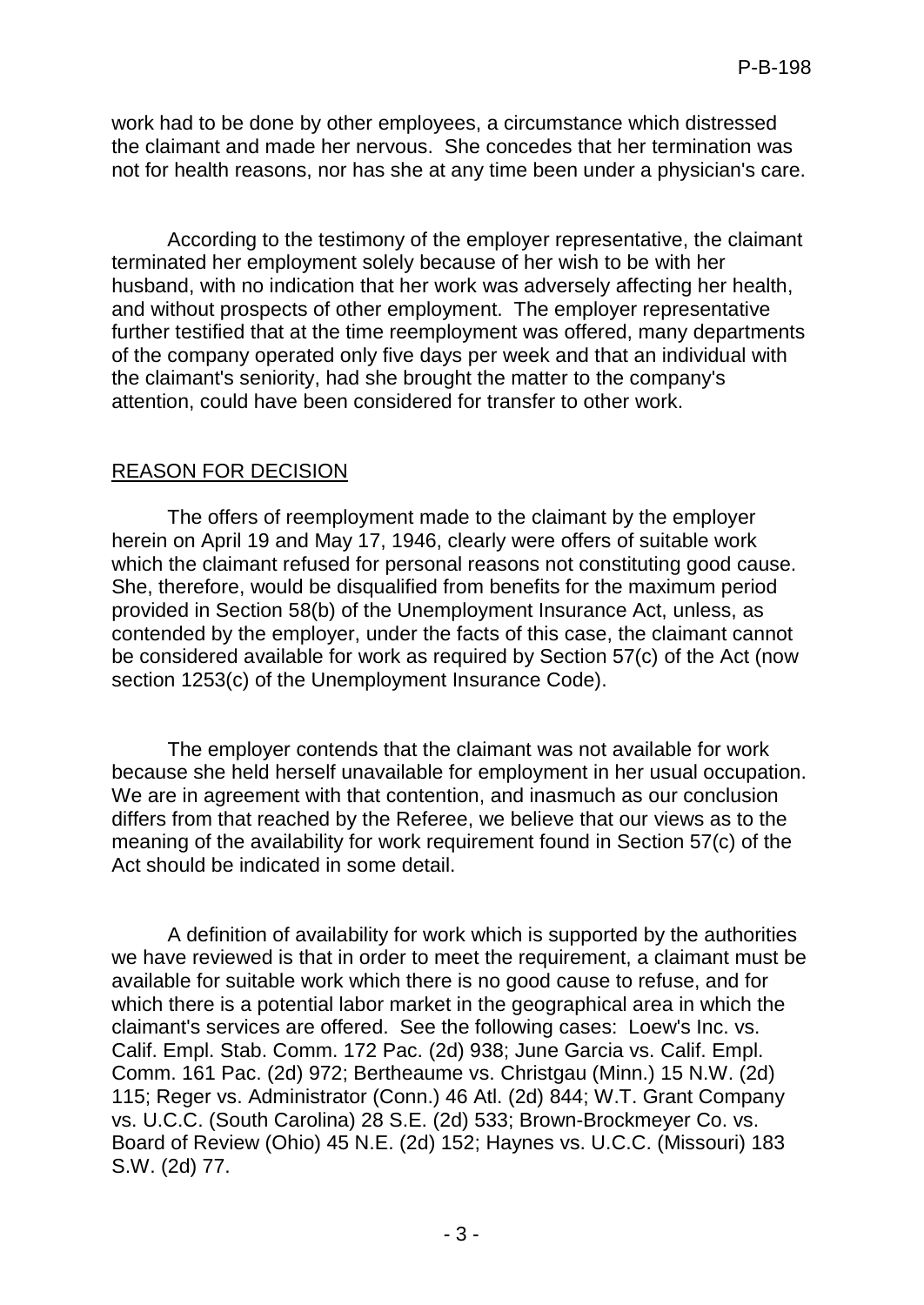Disregarding, for the purposes of determining the instant case, the necessity that there be a potential labor market, as that factor admittedly was existent, if availability requires availability for suitable work which the claimant has no good cause to refuse, the converse must necessarily follow: a claimant who is not available for suitable work which he had no good cause to refuse is not available for work within the meaning of Section 57(c) of the Act.

The proposition just stated is in entire accord with the intendment of the law. Clearly, those individuals for whom there are opportunities to become employed in suitable work, who nevertheless refuse, for personal or other reasons not constituting good cause, to consider such suitable opportunities as the labor market can afford, cannot be regarded as involuntarily unemployed nor the proper recipients of unemployment benefits.

No authorities can be found which hold that less than a readiness, willingness, and ability to accept suitable employment which there is no good cause to refuse will suffice to meet the availability requirement. On the other hand, there are a number of cases which hold that a claimant who refuses to accept suitable employment which he has no good cause to refuse is not available for work. Most of these cases are predicated upon the patent contradiction which would result from the payment of benefits to individuals unwilling to accept suitable employment and the purpose of enactment (compensating persons involuntarily unemployed through no fault of their own). The California case of Leow's Inc. vs. California Employment Stabilization Commission, 172 Pac. (2d) 938, so holds. Among the more widely cited cases arising in other jurisdictions wherein the Courts have reached a similar conclusion are:

W. T. Grant Company v. Board of Review (New Jersey Supreme Court), 29 Atl. (2d) 859

Judson Mills v. Unemployment Compensation Commission (South Carolina Supreme Court), 28 S.E. (2d) 533

Keen v. Texas Unemployment Compensation Commission, 148 S.W. (2d) 211

Brown-Brockmeyer Co. v. Board of Review (Ohio Supreme Court)

S.S. Kresge Co. v. Unemployment Compensation Commission, (Missouri Supreme Court), 162 S.W. (2d) 838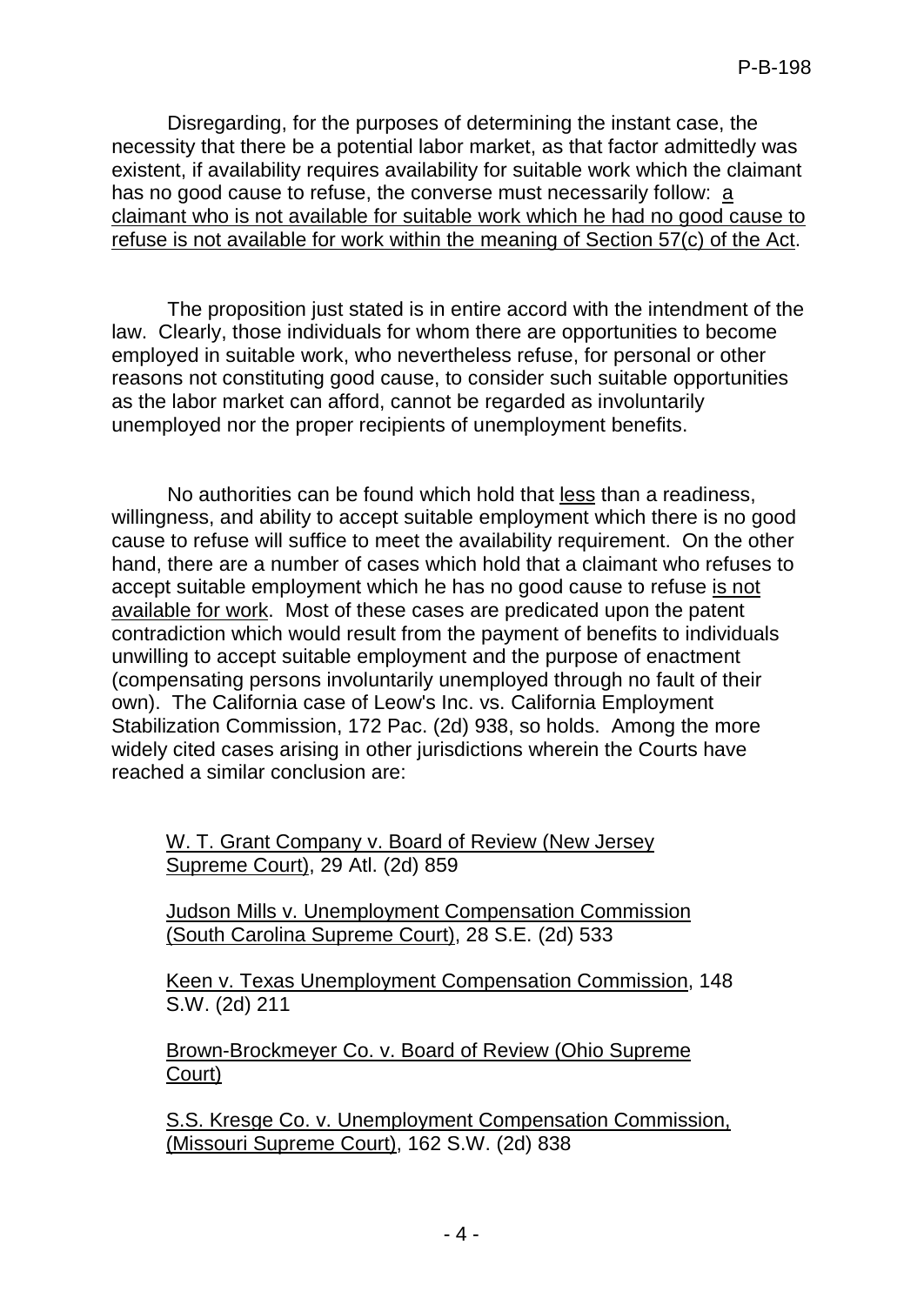### Haynes v. Unemployment Compensation Commission (Missouri Supreme Court), 183 S.W. (2d) 77

In the W. T. Grant Co. case, the New Jersey Supreme Court had before it a set of facts almost identical to those before this Board in the instant matter. The observations of the Court therein are therefore set forth in some detail:

"The substantial question that comes to us for decision is whether a young woman who voluntarily quits work without reason referable to the employment and by personal preference withdraws for six months from the field of employment may thereafter hold herself available for employment only in a restricted field, refuse a position with her former employer comparable in character and wage with her last position and during the period of ensuing idleness receive employment benefits chargeable against the fund maintained by that employer.

"The public policy upon which the unemployment statute is built, and which we are to use 'as a guide to the interpretation and application' of the statute, as declared in the statute itself, R. S. 43:21-2, is to achieve social security by affording 'protection against this greatest hazard of our economic life', involuntary unemployment, 'which now so often falls with crashing force upon the unemployed worker and his family' and constitutes 'a serious menace to the health, morals and welfare of the people' of the state; a security which 'can be provided by encouraging employers to provide more stable employment and to create a systematic accumulation of funds during periods of employment to provide benefits for periods of unemployment, 'thus maintaining purchasing power and limiting the serious social consequences of poor relief assistance.'

"The refusal of the applicant to resume her employment with the prosecutor upon the ground that she wanted a betterpaying job was the equivalent of surrendering an existing job and purposely remaining idle until a more lucrative one with some other and then undetermined employer might be found. The Grant Company was providing stable employment and was contributing toward a systematic accumulation of funds against the day when, because of economic instability, the hazard of involuntary unemployment might become a reality. Was the condition which claimant created and seduously maintained for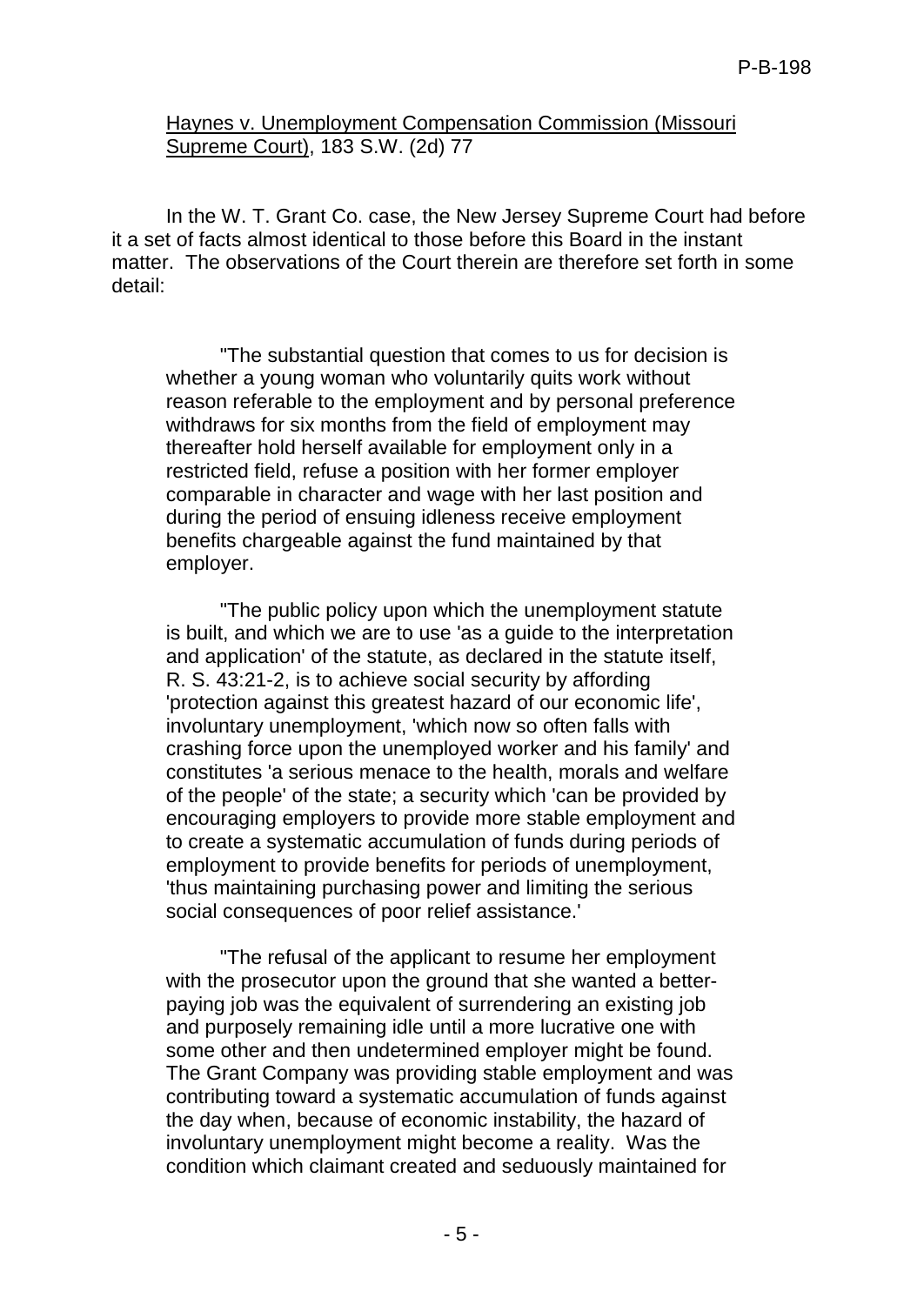herself the involuntary unemployment which falls with such crushing force as to be a menace to our public welfare? Or did it depend to any degree upon the failure of industry to provide stable employment? We think not. The fresh acceptance of work with the Grant Company would not have prevented the claimant from surrendering that work to accept a more desirable position elsewhere when such should become available any more than the earlier employment prevented her from quitting when it suited her to do so. . . . To visit upon an employer who is seeking workers the expense of contributing toward the maintenance of an erstwhile worker over a period of months while she wilfully withholds herself from employment by that establishment to the single end that she may find a job elsewhere with a bigger wage seems to us not to be within the scope of the enumerated purposes of the statute."

\* \* \*

"Under the provisions of Paragraph 43:21-5(c) claimant was clearly disqualified for benefits during the week in which she was directed to apply to the Grant Company and for three weeks thereafter (refusal of suitable employment). The facts of this case lead us beyond that to the broader view that the applicant had not come into the eligible class. Applying all of the conditions enumerated in R. S. 43:21(c)(1), work at the Grant Company and like establishments was suitable for the claimant; so suitable that the commission directed her to go to that company and procure the work that was there to be had. Suitability of work is a mixed question of law and fact on which the final answer does not lie in the applicant for benefits. The applicant deliberately and continuedly shut herself off from a considerable field of suitable employment. By her purposeful and voluntary act she was not wholly available for suitable work, and thus she placed herself, in our opinion, outside of those who were eligible for unemployment benefits. Participation in benefits is granted only to those who in addition to being able to work or available for work. It was not merely that the applicant had failed to apply for designated job; she had made herself definitely unavailable for any position in that scale of employment. . . ."

Similarly, in the instant case, shortly before the claimant filed a claim for benefits, she voluntarily relinquished a full-time position in an occupation affording her employment over a fifteen year period and thereafter continuously while claiming benefits, refused to consider returning to that work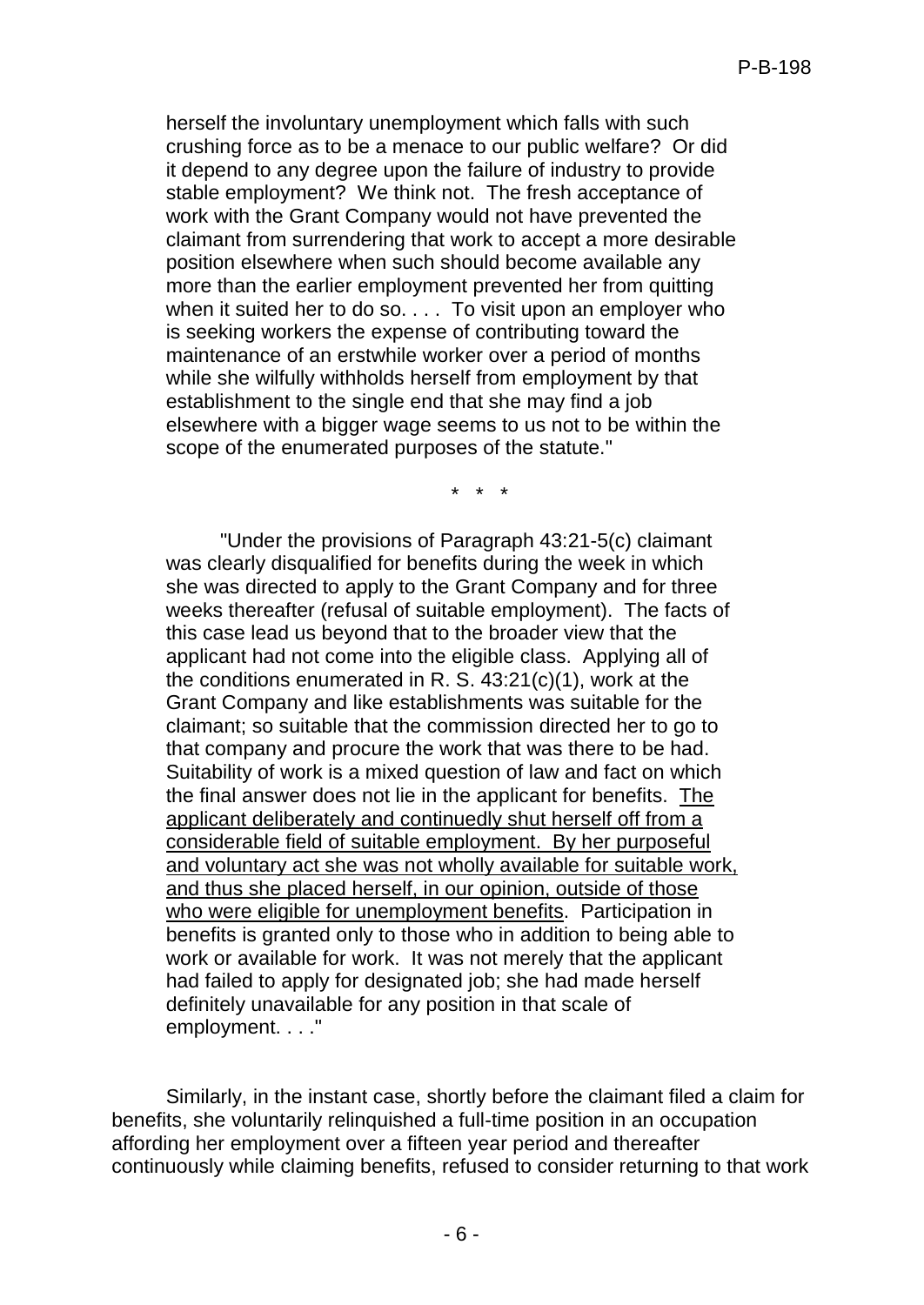under all of the criteria set forth in Section 13(a) of the Act (now section 1258 of the Unemployment Insurance Code), was suitable for her. That acceptance of such employment was objectionable to the claimant's husband certainly is not a real, substantial, or compelling reason which could be considered good cause for refusing available, suitable work. It is apparently the contention of the claimant that she could continue to refuse suitable work in her usual occupation without good cause and yet be considered available for work and eligible to receive benefits for unemployment ensuing under such circumstances. Such a contention finds no support in the authorities, is contrary to fundamental concepts of unemployment insurance, and cannot be sustained. We, therefore, hold that since the claimant was not available for suitable employment which she had no good cause to refuse, she was not available for work within the meaning of Section 57(c) of the Unemployment Insurance Act during the period involved in this appeal.

In reaching the conclusion that the claimant herein was not available for work, we do not intend to hold that every claimant who may refuse an offer of suitable employment without good cause thereby must be considered to be unavailable for work. Such a construction of the Act would read out of the statute Section 58(a)(4) and Section 58(b), as no purpose would then be served by those provisions, which provide for a limited disqualification from benefits for refusing or failing to apply for suitable employment without good cause. Isolated instances of refusals of particular offers of employment for reasons attached to the particular prospective job; for reasons personal or otherwise existent at the particular time when the offer was received or for reasons which do not show an unwillingness to accept an entire segment of suitable employment are clearly distinguishable from the instant case where the claimant demonstrated, by her attitude and statements, that she was unwilling, without good cause, to accept suitable work in her usual occupation. The claimant herein did not merely refuse a designated offer of employment; she made herself unavailable for a substantial field of suitable work; in fact, as far as the record discloses, for the only suitable work in which the claimant had any reasonable prospects of becoming employed. She was not available for suitable employment; she had no good cause for refusing to make herself so available; she therefore cannot be considered available for work and eligible for benefits under the Act.